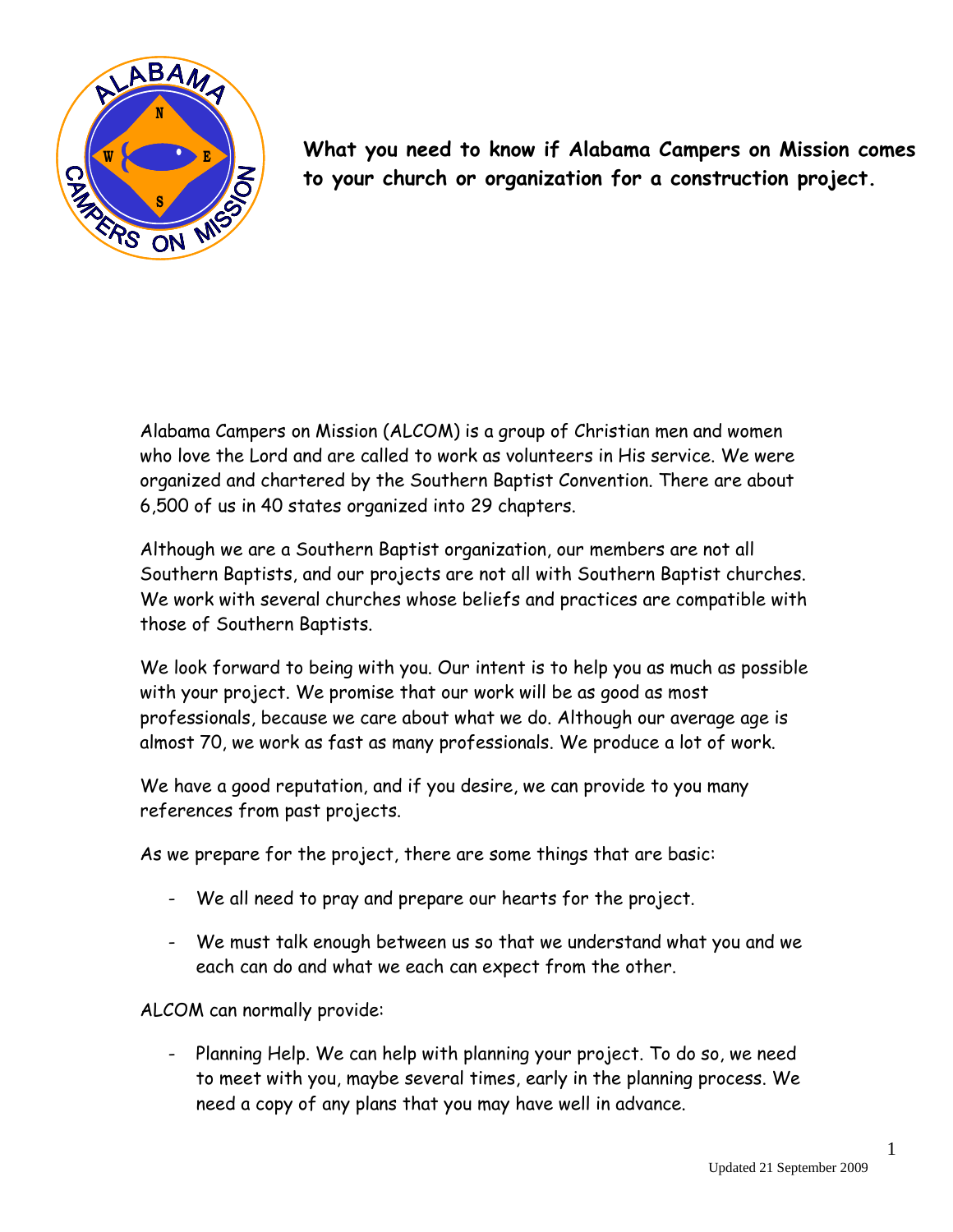- Labor. We are strictly volunteers. We do not accept payments of any kind for the labor that we provide.
- Tools. We provide our own hand and power tools.
- Shelter. We have our own "houses on wheels."
- These are the basic services that Alabama Campers on Mission can normally provide, depending on the volunteers available for your project:
	- o Project Supervision
	- o Help with certain basic building design, site evaluation, and foundation layout.
	- o Framing, to include wood or metal studs, floor and ceiling members, external sheathing, roof trusses, roof decking, and "blacking in."
	- o Sheetrock installation.
	- o Electrical and plumbing, both rough and finish, provided the ALCOM members who volunteer for your project have the skills, and provided the permit/inspection process will allow it.
	- o Certain metal roofing, provided roof pitch is 4/12 or less.
	- o Door and Window installation.
	- o Vinyl siding.
	- o Interior and exterior wood and vinyl trim provided the ALCOM members who volunteer for the project have the skills.
	- o Limited painting.
	- o Under certain circumstances, ALCOM can install suspended ceilings.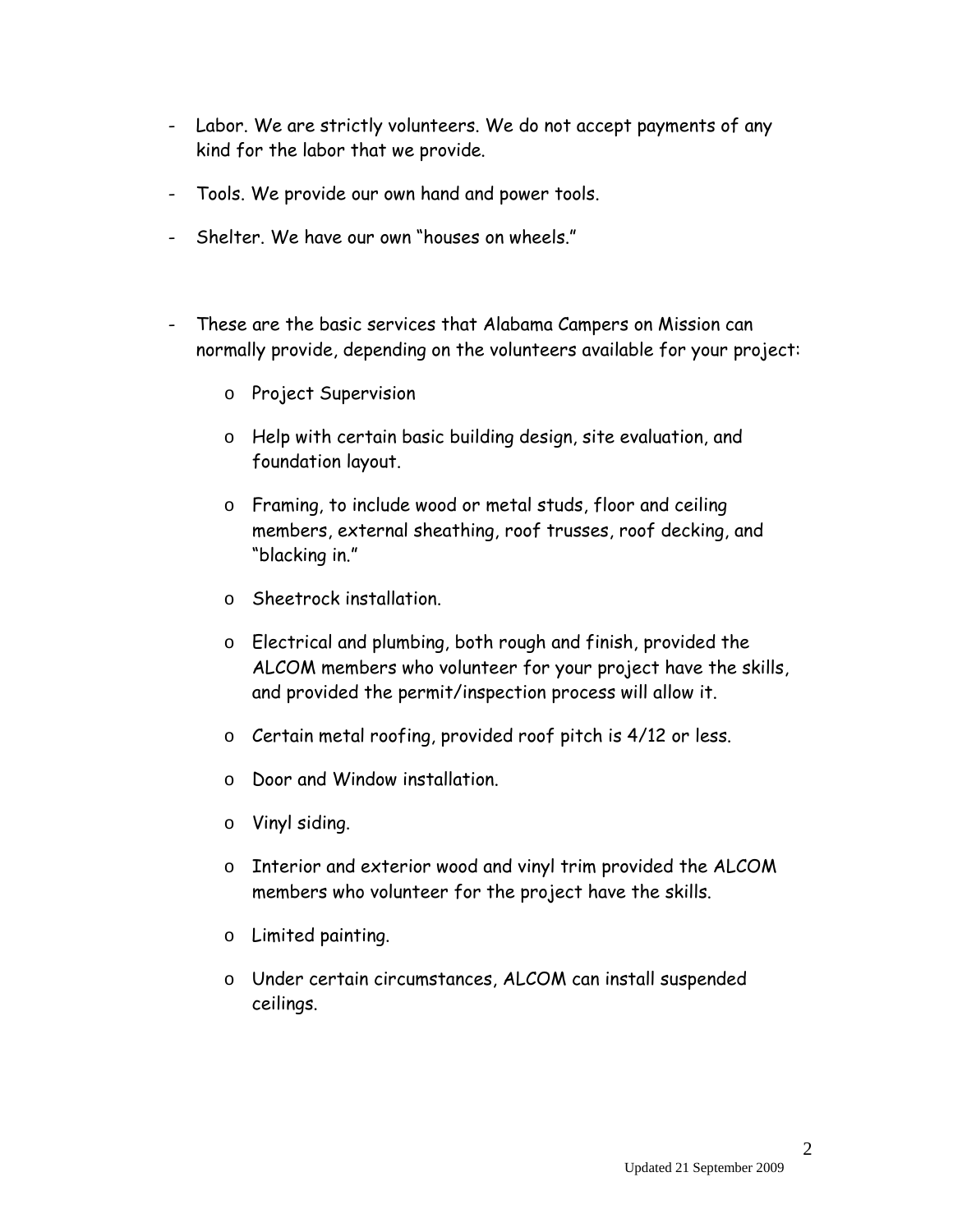Certain services should be done by professionals. These may require special tools and skills, and most professionals can perform these better and faster:

- Installation of steel buildings.
- Concrete, block, and brick, although ALCOM can help with pouring and finishing small concrete pads.
- Sheetrock and ceiling finishing.
- Shingle roofing.
- Cabinets and countertops.
- Floor Coverings (carpet, vinyl, ceramic tile, or wood flooring)

Church responsibilities:

- The church is responsible for all of the materials required for the project. This includes all wood, metal, nails, and screws, electrical and plumbing parts, and all other expendable supplies.
- The list of materials should be coordinated with the ALCOM project leader well in advance. To avoid disruptive delays, materials should be on hand prior to the arrival of ALCOM.
- There may be a need for equipment or special tools that ALCOM does not have. Many projects require scissor lifts, scaffolds, or other equipments that must be rented by the church.
- The church must provide a point of contact who has the authority to make project decisions for the church. He or she should be able to answer daily questions about the design and plans for the project, as well as the source for all required materials, supplies, and special tools.
- Depending on the city, county, or state, the project may require permits and trade inspections. The church is responsible for researching and obtaining all required permits and inspections.
- We ask for a light lunch meal (even though not required) on work days. This gives us a chance to know each other better. We use this time together for a daily devotion. It also saves time so that we can get back to work quicker.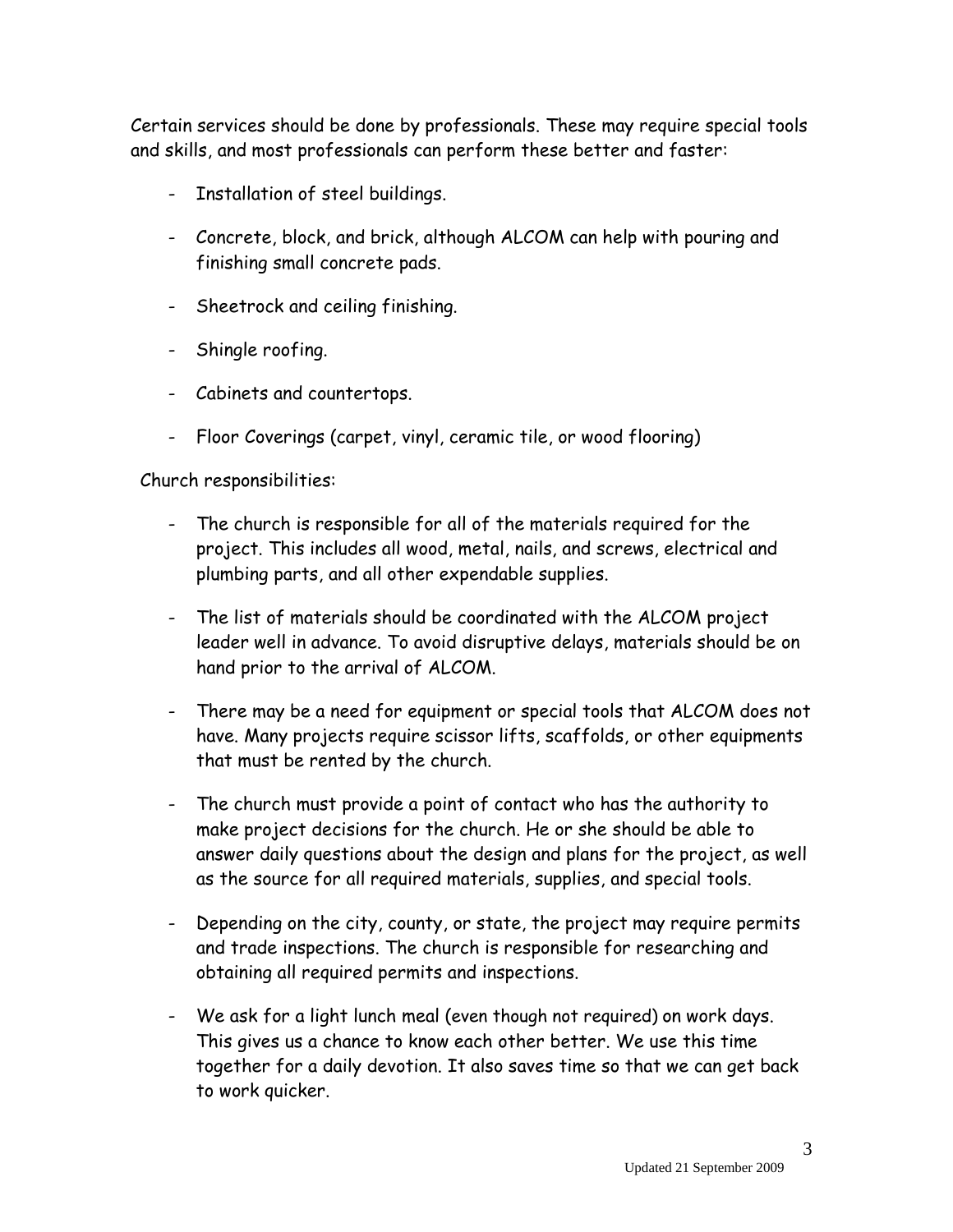- We take a short break each morning and afternoon. We would like water, drinks, and possibly snacks. Depending on the temperature, water or Gatorade is critical. Also, some ALCOM members need energy supplements (crackers, cookies) during breaks.
- We request access to toilets in the church or a portable toilet next to the work site.
- Parking Spaces for RVs. Each camper requires a space about 20 feet by 50 feet. The number of campers that can be parked in the space will depend on the size, the shape, and the access to the parking area. Each RV has two vehicles. If the RV is a Class A type, it will also tow a car or pickup. If the RV is a fifth wheel or travel trailer, it will be towed by another vehicle.
- Infrequently, additional (non-camping) workers may require a place to stay, possibly with church families. This is rare and will be coordinated in advance.
- Electricity for RVs. Each camper needs 30 amps of 120 volt electricity. One mobile home type 240-volt power panel on a utility pole will provide electricity for twelve RVs. Most projects require two poles. We will wire our own distribution panels to your power panel. RVs then plug into our distribution panels.
- Water for RVs. A one-inch PVC water pipe with two to four high-volume faucets will provide sufficient water for most parking areas.
- Sewer Access for RVs. ALCOM has special macerator pumps and hoses and can pump our "black water" 150 feet or so to your 3 or 4-inch vertically-oriented access to a septic tank or sewer cleanout port. If sewer access is not available, a sewer service, possibly the company that services the portable toilet, if required, can pump out our "black water."

**NOTE:** The specific locations for RV parking, electrical power panels, water faucets, and sewer access, should be coordinated with the COM project leader well in advance.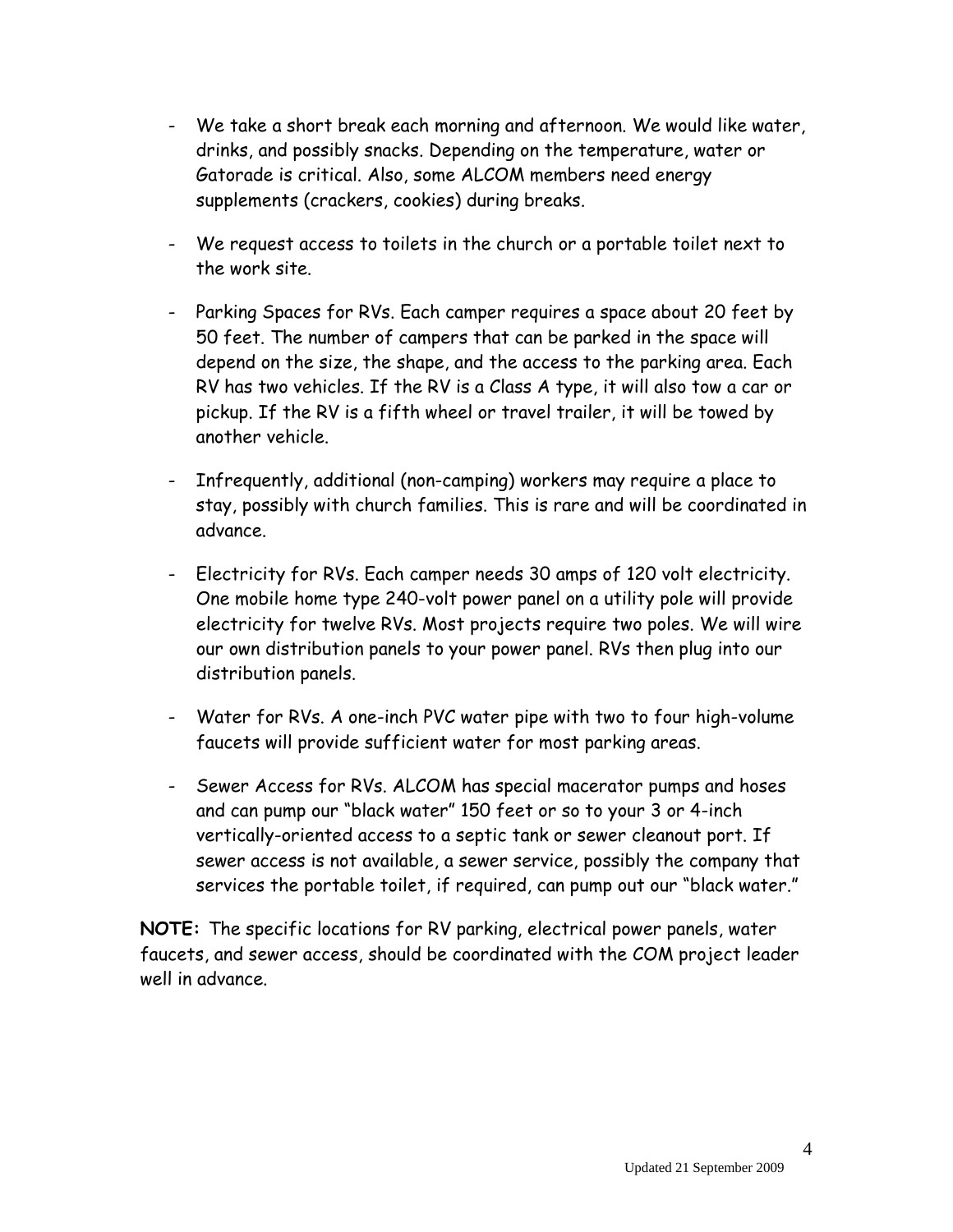Because ALCOM has no financial interest in the project and because ALCOM does not charge for labor:

- ALCOM cannot guarantee its work.
- ALCOM cannot be held responsible to the church or church members for property damage, structural failures, or injury to any individuals including our own ALCOM members.
- Similarly, because each ALCOM member is responsible for his or her own health and accident insurance, ALCOM will NOT hold the church responsible for illness or injury of any ALCOM members.

Additional information for the church:

- While we are a part of your project, we want to be a part of your church. Most of us will attend your services on Sunday and mid-week.
- Some of our ladies help around the work site, but most are available to do other tasks in support of the church. These tasks can include visiting nursing homes or shut-ins, sewing, cooking, or many other things that you may suggest.
- If there are church members who can work along side ALCOM members, they are certainly welcome. No special skills are required, just a willingness to work.

Information ALCOM would like to know about the community

- Grocery, drug, and hardware stores
- Shopping centers, Wal-Mart, RV centers, etc
- Places to eat
- Places of interest to visit
- Mailing addresses to receive mail, and contact phone numbers so that family and friends can contact us in case of emergency.
- Where to go for emergency medical and dental care.
- Sources to get propane gas cylinders refilled.